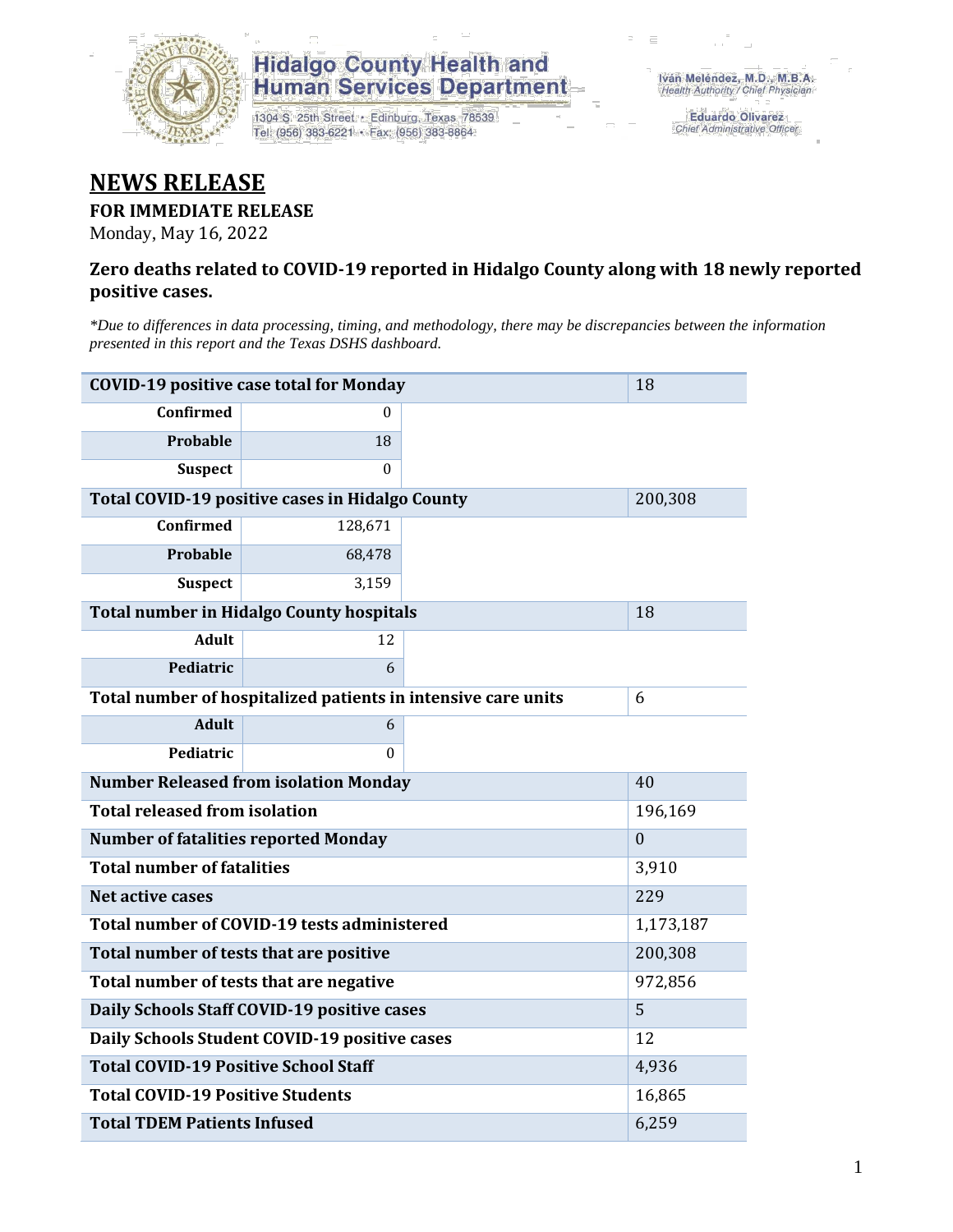

### **Hidalgo County Health and Human Services Department**

1304 S. 25th Street · Edinburg, Texas 78539 Tel: (956) 383-6221 · Fax: (956) 383-8864

Iván Meléndez, M.D., M.B.A. Health Authority / Chief Physician

> **Eduardo Olivarez** Chief Administrative Officer

*Hidalgo County uses the case status definition provided by the Texas Department of State Health Service's 2020 Epi Case Criteria Guide revised November 2020.*

- *1. Confirmed: A person who has tested positive through a molecular or PCR (oral or nasal swabs) test that looks for the presence of the virus's genetic material.*
- *2. Probable: A person who meets presumptive laboratory evidence through detection of COVID-19 by antigen test in a respiratory specimen.*
- *3. Suspect: A person who meets supported laboratory evidence through detection of specific antibodies in serum, plasma, whole body, and no prior history of being confirmed or probable case.*

*For more information of case status definition for COVID-19, please refer to:*

<https://www.dshs.state.tx.us/IDCU/investigation/epi-case-criteria-guide/2020-Epi-Case-Criteria-Guide.pdf>

| <b>Age Range</b> | <b>Number of Cases</b> |  |  |  |
|------------------|------------------------|--|--|--|
| $0 - 11$         | 1                      |  |  |  |
| $12 - 19$        | 0                      |  |  |  |
| 20 <sub>s</sub>  | 2                      |  |  |  |
| 30 <sub>s</sub>  | 2                      |  |  |  |
| 40s              | 2                      |  |  |  |
| 50s              | $\overline{2}$         |  |  |  |
| 60s              | 2                      |  |  |  |
| $70+$            | 7                      |  |  |  |
| Total:           | 18                     |  |  |  |

Case Breakdown by Age Group: